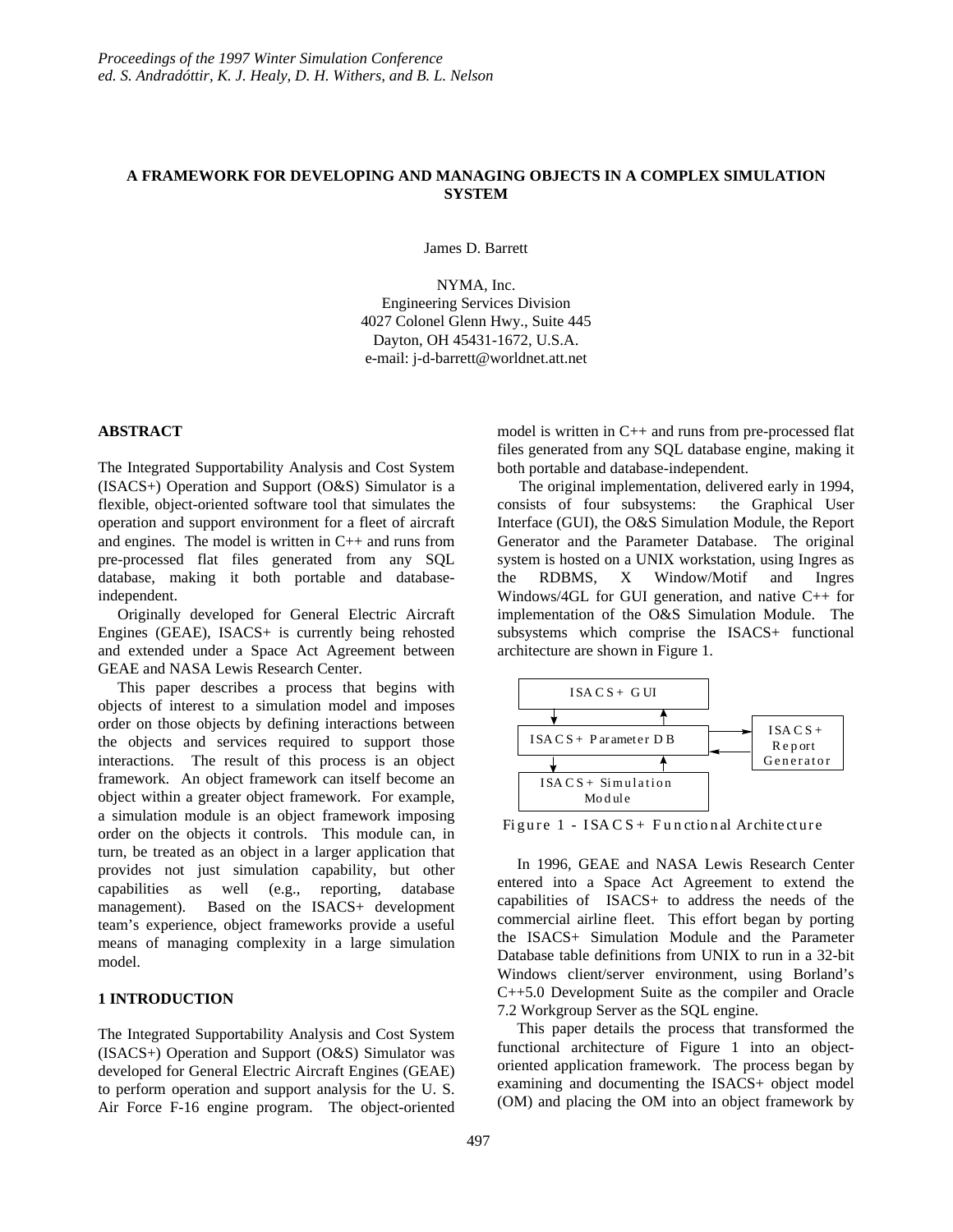describing interactions between objects and services required to support those interactions. Once the O&S Simulator module was defined in this way, it became an object itself. This object is then placed into the ISACS+ application framework which, in turn, defines how the O&S Simulator interacts with the other subsystems (i.e., objects) contained within ISACS+.

 The development of the ISACS+ OM and object framework is based on sound practices of object-oriented analysis, object-oriented design, and object-oriented programming which the development team has used successfully many times in the past.

# **2 OBJECTS AS MODELS OF REALITY**

## **2.1 Objects and Object Models Defined**

As Rumbaugh et al. (1991) note, simulation models lend themselves well to object-oriented methodology because both involve discrete updates to individual items, rather than a massive update to the system as a whole. This means it is easy to define objects to be modeled (classes) and to ascribe attributes (member data or class data) and behaviors (member functions or object methods) of interest to those objects.

 The object to be modeled, then, consists of data of interest, operations on that data, and messages that allow others to request services or information from that object (Pressman, 1992). If correctly designed, it is possible to extend the functionality of an object over time without adversely impacting existing applications by either simply adding new member functions or by adding both new data and new member functions to an existing object. This information about objects, when documented, constitutes the OM.

 It is worth noting, however, that objects in the OM are not allowed to simply proliferate unattended, passing "messages" about freely and without regard for the context implied by the state of simulation model. Object frameworks, then, prescribe the manner in which the objects in a simulation model interact with one another and impose order on the OM.

### **2.2 The ISACS+ Object Model**

The porting process allowed the development team to evaluate and document the ISACS+ OM in detail, resulting in a list of class-&-object (Coad and Yourdon, 1991) inputs that are of interest to the ISACS+ O&S Simulation Module. It turns out that the inputs can be categorized into three general areas of interest:

- 1) Basing Structure,
- 2) Hardware, and
- 3) Fielded System Configurations.

 Tables 1-3 identify these class-&-object inputs categorized by area of interest. Indentation in the tables documents relationships among objects.

Table 1 - Basing Concept Inputs to the O&S Simulator

| <b>Classes &amp; Objects</b>      |
|-----------------------------------|
|                                   |
|                                   |
| <b>Basing Concepts:</b>           |
| <b>Levels of Maintenance</b>      |
| <b>Facilities</b>                 |
|                                   |
| <b>Facility Locations</b>         |
| <b>Facility Changes</b>           |
| <b>Facility Statistics</b>        |
|                                   |
| Locations                         |
| <b>Transportation Times</b>       |
|                                   |
| Squadrons                         |
| <b>Squadron Facilities</b>        |
| Sortie Schedule                   |
| <b>Squadron Changes</b>           |
|                                   |
| <b>Missions</b>                   |
| <b>Mission Factors</b>            |
|                                   |
| <b>Aircraft Delivery Schedule</b> |
| <b>Aircraft Movement Schedule</b> |
| <b>Engine Retirement Schedule</b> |
| <b>Spares Delivery Schedule</b>   |
| <b>Spares Movement Schedule</b>   |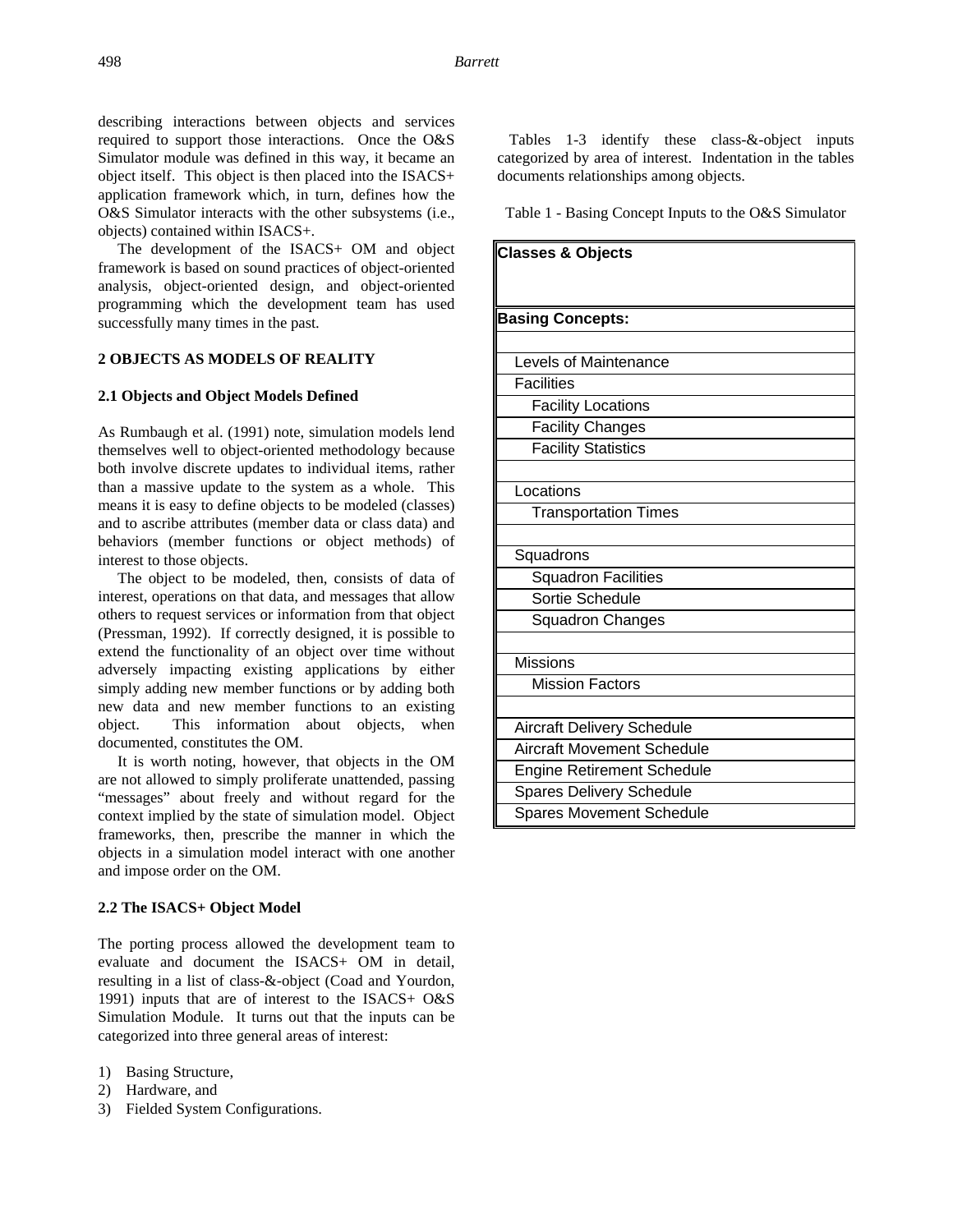Table 2 - Hardware Inputs to the O&S Simulator

| <b>Classes &amp; Objects</b>                            |
|---------------------------------------------------------|
|                                                         |
|                                                         |
| Hardware:                                               |
| Part Data                                               |
| <b>Durability Failure Modes (Weibull Parameters</b>     |
| etc.)                                                   |
| Service Limit Factors                                   |
| Probability of Detection                                |
| Secondary Damage                                        |
| <b>Reliability Failure Modes</b>                        |
| Probability of Detection                                |
| Secondary Damage                                        |
| <b>Fleet Time</b>                                       |
| <b>Scheduled Removal Requirements</b>                   |
| <b>Windows for Scheduled Removals</b>                   |
| <b>Time to Removals</b>                                 |
| System Level Failure Modes (Performance                 |
| Degradation)                                            |
| Durability Failure Modes for Performance<br>Degradation |
| Time Compliance Technical Orders                        |
| <b>Retrofits</b>                                        |
| <b>Replacement Part Configurations</b>                  |
| Pre/Post/Pilot Squawk Inspections                       |
| <b>Inspection Requirements</b>                          |
| <b>Scheduled Flight Line Inspections</b>                |
| <b>Inspection Requirements</b>                          |
|                                                         |
| Task Data                                               |
| <b>Indentured Parts</b>                                 |
| <b>Inspection Requirements</b>                          |
|                                                         |
| <b>Configuration Templates</b>                          |
| <b>Exposed Parts</b>                                    |
|                                                         |
| <b>Aircraft Templates</b>                               |
| <b>Warranty Requirements</b>                            |

| Table 3 - Fielded Configuration Inputs to the O&S |  |  |
|---------------------------------------------------|--|--|
| Simulator                                         |  |  |

| <b>Classes &amp; Objects</b>           |
|----------------------------------------|
|                                        |
|                                        |
| <b>Fielded Systems:</b>                |
| <b>Aircraft Identifiers</b>            |
| <b>Aircraft Configurations</b>         |
| <b>Installed Engine Configurations</b> |
| Initial Time on Parts                  |
| Initial Time on Failure Modes          |
| Time to Next Scheduled Removal         |
| Time to Next Scheduled Inspection      |
| Engines Initialized in the Shop        |
| In-Shop Configurations                 |
| Initial Time on Parts                  |
| Initial Time on Failure Modes          |
| Time to Next Scheduled Removal         |
| Time to Next Scheduled Inspection      |
| Spare Hardware                         |
| Spare Hardware Configuration           |
| Initial Time on Parts                  |
| Initial Time on Failure Modes          |
| Time to Next Scheduled Removal         |
| Time to Next Scheduled Inspection      |

To develop a useable OM for ISACS+, it was not enough to simply add attributes and member functions to the objects in Tables 1-3. It was necessary to describe how the objects interact with one another in the model. For example, parts have failure modes which accumulate time as aircraft assigned to squadrons fly sorties. The completed OM for the ISACS+ problem domain, then, must identify

- 1) application program interface (API) signatures through which objects communicate, such as how to obtain an aircraft to fly a given sortie, and
- 2) the needs of the O&S Simulator that must be satisfied by other subsystems of ISACS+, such as the requirement that a process separate from the O&S Simulator download the Parameter Database into the input flat file format.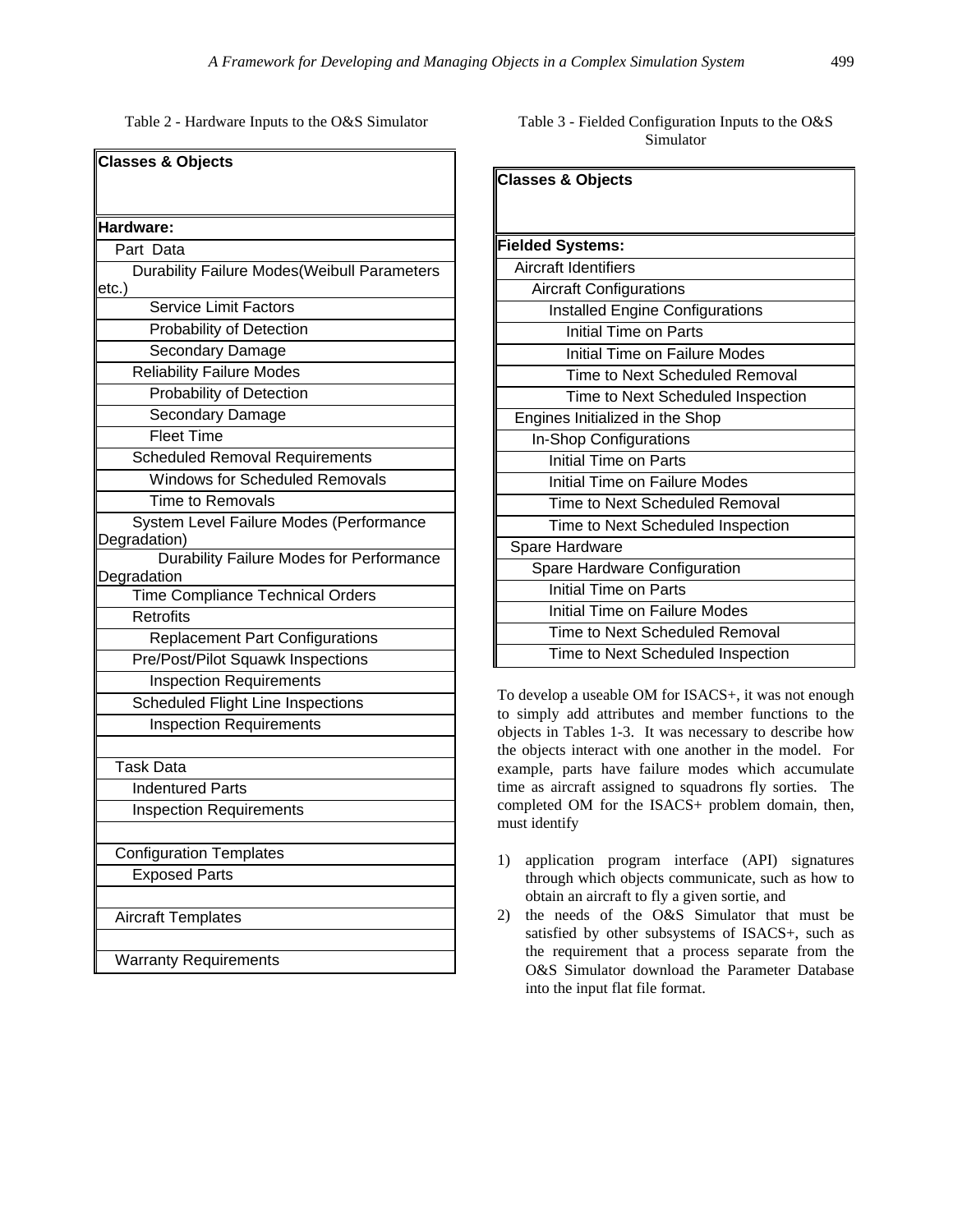## **3 FRAMEWORKS: CONTROL OF OBJECT INTERACTION**

#### **3.1 Building An Application With Objects**

While it may seem that an object-oriented application is nothing more than objects and their message-passing interfaces (Lewis, et al., 1995), it is important to note that the actual design of an application (rather than the implementation of the individual objects) depends on defining a problem domain and describing how the objects within that domain interact with one another. In fact, ISACS+, or any simulation model, only has validity in the context of the problem domain within which it is designed to operate. This being so, it is important that an organizational framework be defined which provides consistency and stability for the model over time (Coad and Yourdon, 1991).

#### **3.1 Object Frameworks**

The organizational framework, in this context, contains the knowledge required to build an application out of individual objects. Such knowledge includes not only the interactions between objects within the simulation model, but the interactions between the simulation model and the runtime environment as well. Once this knowledge is catalogued, it is possible to develop a model of object interaction that is uniquely representative of the problem domain under study, and is also generic enough to serve as a reusable application object. Such a model is called the object-oriented framework, or simply the object framework. A welldefined framework is more, then, than objects and message passing, it is a miniature application (Lewis et al., 1995) specialized toward a narrow range of problems.

## **4 BUILDING THE ISACS+ OBJECT FRAMEWORK**

#### **4.1 The ISACS+ Problem Domain**

The ISACS+ OM defines a problem domain in which aircraft may be assigned anywhere in the world and fly any route to any legitimate end-point, accumulating time on parts and increasing the likelihood of a failure (random or durability). Once a failure event occurs, the offending component (piece-part, line-replaceable unit (LRU), assembly, or end item) is removed and repair tasks and other maintenance events (including inspections which might reveal other failures) are initiated.

 Once repaired, a part is either returned to the assembly from which it was removed or placed into the spares pool. By serializing and tracking parts, it is possible to watch the distribution of parts within the maintenance environment, giving a measure of the "mixing" of fleet reparables over time (in addition to the capturing of the primary event data and related repair, packaging, and transportation events.) Figure 2 provides a simplified object model view of location objects in a typical ISACS+ model.

#### **4.2 Controlling the Proliferation of Objects**

While Figure 2 may appear at first glance to be simply a class hierarchy, it is actually an interconnection of smaller object models that represent, in effect, a subsystem (Islam, 1996) of the O&S Simulator. For instance, each location being simulated may have zero or more repair facilities, spares pools (warehousing), or squadrons located there. In turn, each squadron may



**F igure 2 - Sim p lified Ob ject Mode l of ISACS+ Location Objects**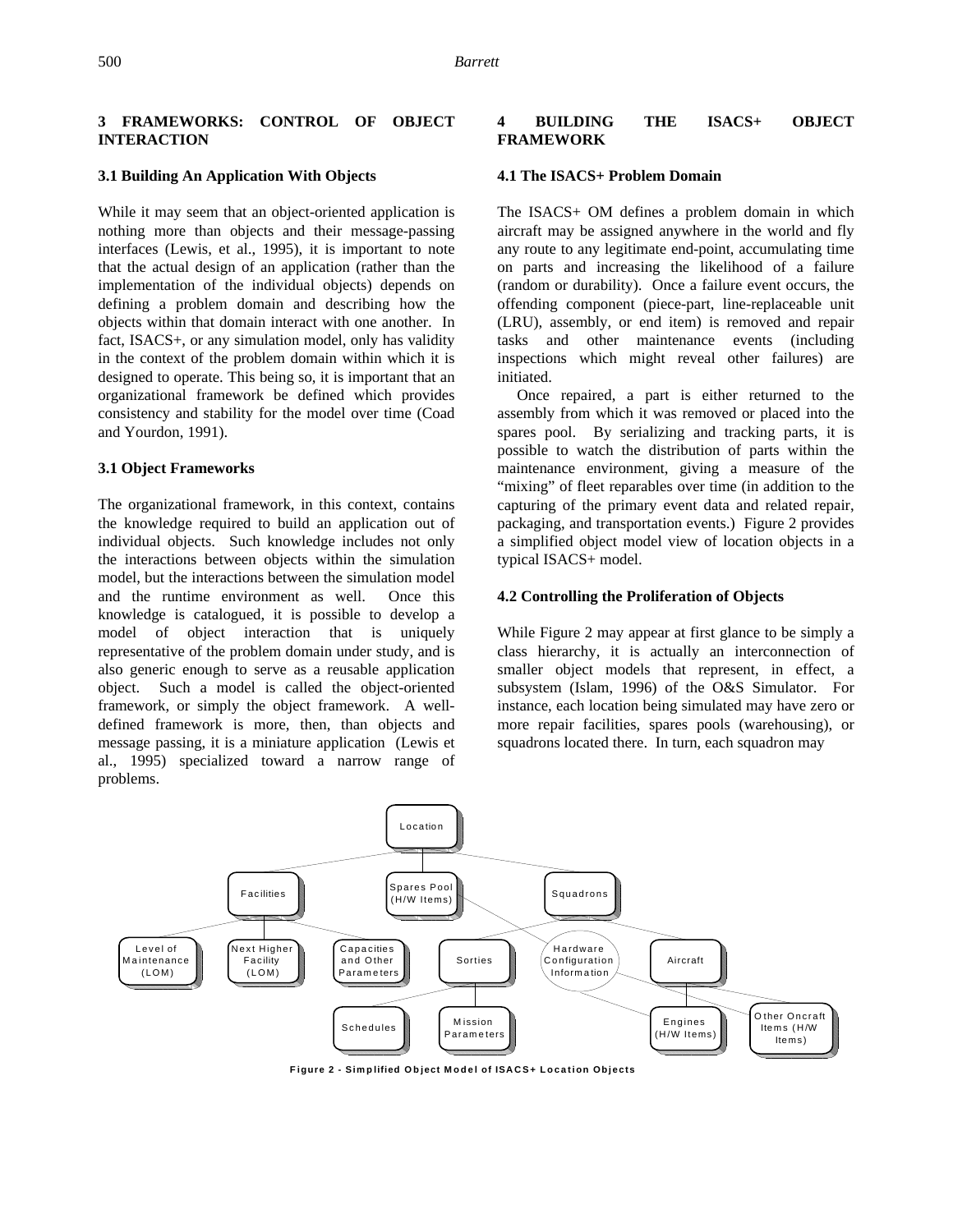have zero or more aircraft assigned with which to fly zero or more sorties, etc. (Note the tree-like pattern of relationships. That pattern is exploited for its very efficient memory storage and retrieval capability - see Weiss, 1993 for a discussion of memory models and computational complexity.) In a typical ISACS+ run, there are literally tens of thousands of such objects communicating simultaneously at any instant in time. The ability to create such large numbers of objects is draining on computing resources and must be managed and used effectively.

## **4.3 The ISACS+ Object Framework**

To manage the objects and the connections between objects requires that rules of interaction and documented application program interfaces (APIs) be defined to allow objects to determine the "reasonableness" of messages received from or sent to other simulation objects. The process for defining such rules is akin to the process of top-down software design, in that a procedural interaction sequence is established. Sequencing is not only allowable under the rules of object-orientation, it is a natural reflection of the world being modeled. The sequence of events within ISACS+ is controlled by the passage of time in user-defined units and levels of granularity. This sequence imposes order on the ISACS+ OM and defines the ISACS+ O&S Simulator Object Framework, shown in Figure 3. In this context, the object framework equates to a software module.

 Figure 3 exhibits the "procedural" logic that is used to establish an object framework for the ISACS+ O&S Simulator. Each time the O&S Simulator is run, it performs data initialization wherein comma-delimited flat files produced from the ISACS+ Parameter Database are loaded into memory to create a map of the simulation model. Once that map is created, aircraft are flown, time is accumulated, failures detected, work performed, and spares placed back into service, all while keeping detailed records of every occurrence in the simulation.

## **5 THE NEED FOR AN APPLICATION FRAMEWORK**

### **5.1 Using Knowledge About the Application**

The knowledge that the O&S Simulator expects another process to create flat files for upload into its memory map is part of the object framework which defines the rules that apply to the O&S Simulator OM. The coordination required to generate the flat files and then



Figure 3 - ISACS+ O&S Simulator Object Framework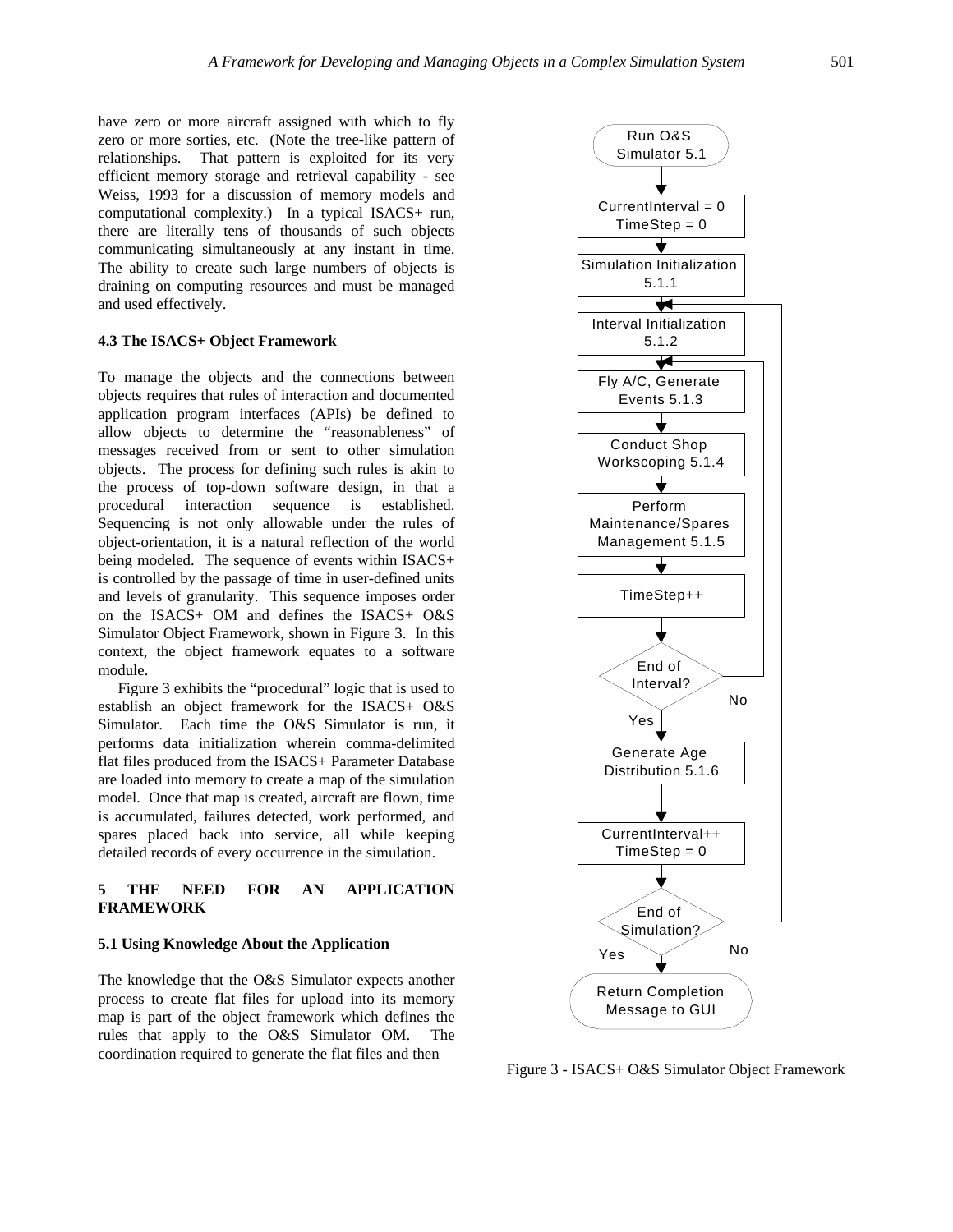run the O&S Simulator represents knowledge that must be stored in a higher-level application object framework, or simply application framework. In this case, the object frameworks that represent the O&S Simulator, the Report Generator, the Parameter Database, and the graphical user interface become objects themselves.

 The knowledge contained in the ISACS+ object framework had to be complete enough and robust enough to enable:

- 1) redesign of the Parameter Database to make best use of newer database technologies such as triggers and stored procedures;
- 2) redesign and rewrite of the Graphical User Interface (which was not portable from the original Ingres environment); and
- 3) design of a Report Generator Database, data preprocessor, and graphical user interface (also not portable from the original Ingres environment).

### **5.2 Applications as Objects**

In order to develop an application, it is necessary to first define an application framework composed of lowerlevel object frameworks that interact (Islam, 1996). In particular, if each subsystem, such as the ISACS+ O&S Simulator, the Report Generator Process, or the Parameter Database GUI is treated as an object, an application framework can be established that defines

- 1) the objects of interest within the framework;
- 2) the responsibilities of each object in the framework; and
- 3) the interactions between objects in the framework.

 The ISACS+ Application Framework Model exhibited in Figure 4 represents the object frameworks that compose ISACS+.



Figure 4 - The ISACS+ Application Framework Model

#### **5.3 Connecting Application Objects in a Framework**

Each of the object frameworks in Figure 4 represents a complete application in and of itself. Each works with a known input to generate a known output. However, the output of one object framework (e.g., Parameter DB process) may serve as input to another object framework (e.g., O&S Simulator). In this context, it is easy to see how each object framework serves as an object that fits within a larger application framework. This larger application framework defines the relationships between individual object frameworks. These relationships can be captured and customized to define an application suite, as has been done in the case of ISACS+.

#### **6 CONCLUSIONS**

This paper has demonstrated a recursive approach to object modeling whereby objects are defined and rules are applied to how those objects interact with one another. This approach yields an object framework. Object frameworks may, in turn, be treated as simple objects that interact with other object frameworks in an application framework. In this manner, it is possible to start with a very simple object and build up a very complex application. This approach was applied successfully to ISACS+.

## **REFERENCES**

- Coad, Peter and Edward Yourdon. 1991. *Object-Oriented Design.* Prentice-Hall, Englewood Cliffs, NJ.
- Islam, Nayeem. 1996. *Distributed Objects: Methodologies for Customizing Systems Software.* IEEE Computer Society Press, Inc., Los Alamitos, CA.
- Lewis, Ted, Glenn Andert, Paul Calder, Erich Gamma, Wolfgang Pree, Larry Rosenstein, Kurt Schmucker, John Vlissides, Andre Weinand. 1995. *Object Oriented Application Frameworks.* Manning Publications Co., Greenwich, CT.
- Pressman, Roger S. 1992. *Software Engineering: A Practitioner's Approach.* McGraw-Hill, Inc., New York, NY.
- Rumbaugh, James, Michael Blaha, Frederick Eddy, William Lorensen, William Premerlani. 1991. *Object-Oriented Modeling and Design.* Prentice-Hall, Inc., Englewood Cliffs, NJ.
- Weiss, Mark Allen. 1993. *Data Structures and Algorithm Analysis in C.* Benjamin/Cummings Publishing Company, Inc., Redwood City, CA.